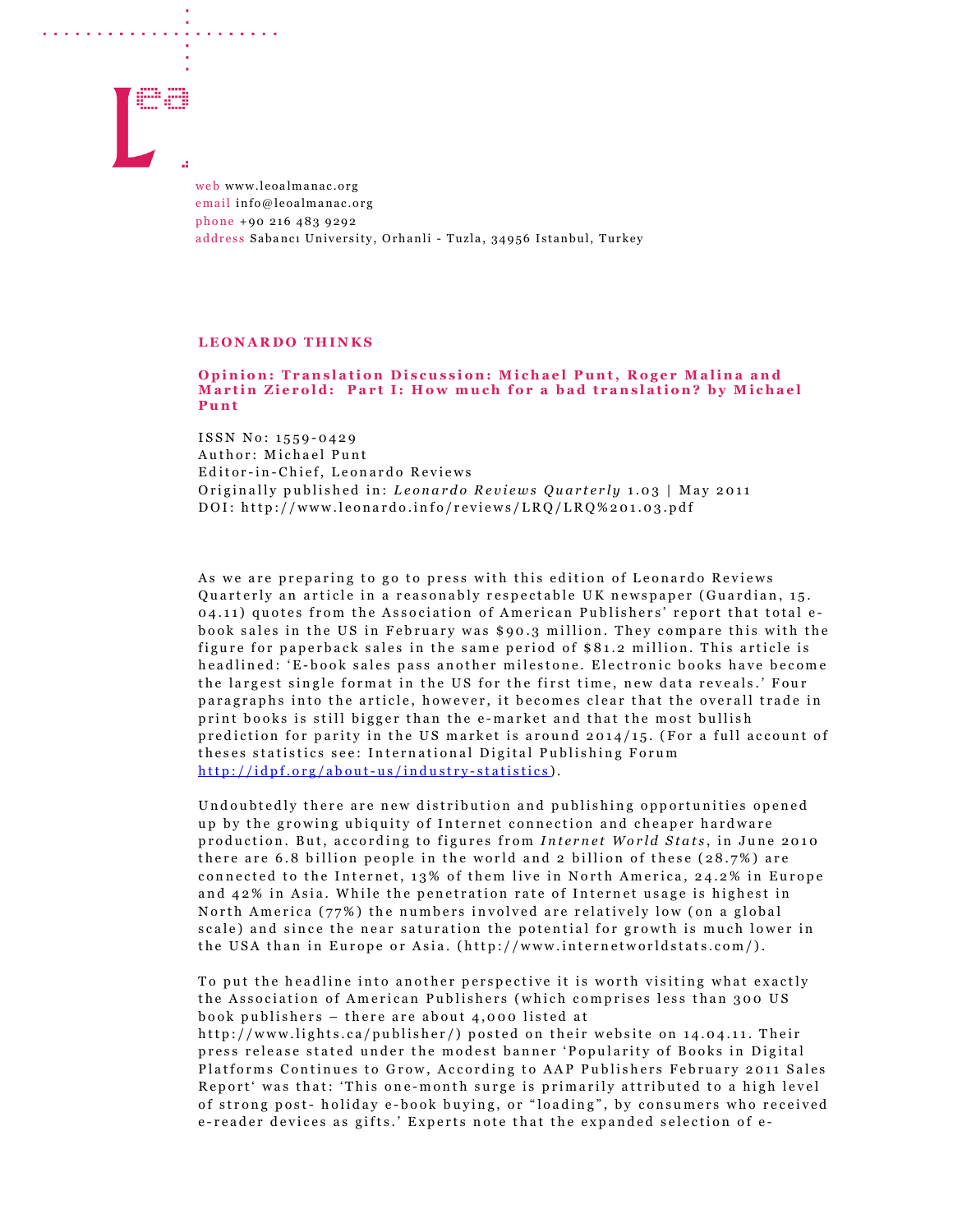

readers introduced for the holidays and the broader availability of titles are both factors.  $(http://www.publishers.org/press/30/)$ 

However, by the 18th of April the headline 'E-book Sales surpass paper book' was all across the Internet (and some print journals) and will no doubt find its way into some academic conference calls and papers. Whilst it is understandable that vested interests such as G8 media outlets, including newspaper and book distributors, might 'spin' the story to suggest that the USA market is synonymous with the global market, and that the marketing category 'paperback' is in some way an equivalent to the semantic concept of 'books' from the point of view of the arts, sciences and humanities, these conflations need to be examined carefully and where appropriate challenged.

Alas the enthusiasm for a view of culture driven by technology encourages the slippage in translation between journalism and scholarship. The rhetoric surrounding the e-book publicity is inviting and is reminiscent of similar poor an alysis in Games Studies in the mid-nineties. The apparently significant milestone of games sales overtaking cinema theatrical ticket sales was uncritically repeated (often by senior academics) in a way that suggested that the 'games industry' was now bigger than the cinema. Such naivety about the economics of media distribution was itself a repetition of the vapourware that surrounded the CD-ROM, which was going to close libraries etc. What damaged the possibility of CD-Rom media development was arguably the rhetoric, which raised consumer expectations of content, which the storage media was not able to deliver. And whilst objections to the euphoria are often not well received, or regarded as mere antediluvian pedantry, what is at stake in this slippage in not just poor scholarship but, as in the case of CD-Rom and to some extent DVD, a failure to exploit creative opportunity. Moreover there is also the loss of quite precise terms that may not have relevance to one community but are still of crucial interest to another. Whilst the term library may mean no more than a collection of texts that can be digitally stored, for another community it is a collection of books that are catalysts for knowledge transfer activities requiring human interaction. Similarly the term 'book', as it was understood in the context of print on paper, may be a redundancy to some people in the world who in John Betjeman's famous poem Slough 'do not know/The birdsong from the radio', for the 89.9 % of Africans, and  $79.8\%$  of Asians not connected to the Internet, its meaning is attached to libraries and shelves (and human interaction) rather than the procedures of patent Optical Character Reading software and data dumps. These two meanings are not synonymous: books do not fit into hard drives--only a reduced version of their text and images is amenable to such reduction. A reduction that reverses the technological logic of print, which has enabled the progressive reduction of error as each new edition corrected flaws in the previous. OCR and even multiple human transcriptions methods return us to the age of hand written texts in which each iteration introduces new error. (For an example see the discussion concerning Google Ngrams viewer based on Google Books.)

These objections and cautions against overstatement of the potential of a new form of distribution may seem pedantic and obvious, but in the enthusiasm of the moment or the opportunity what is lost in translation can be overlooked. The social and economic impact of extrapolating from the translation of local and economically privileged interpretation of a noun as a key to developing a global policy for knowledge transfer needs to be measured against the values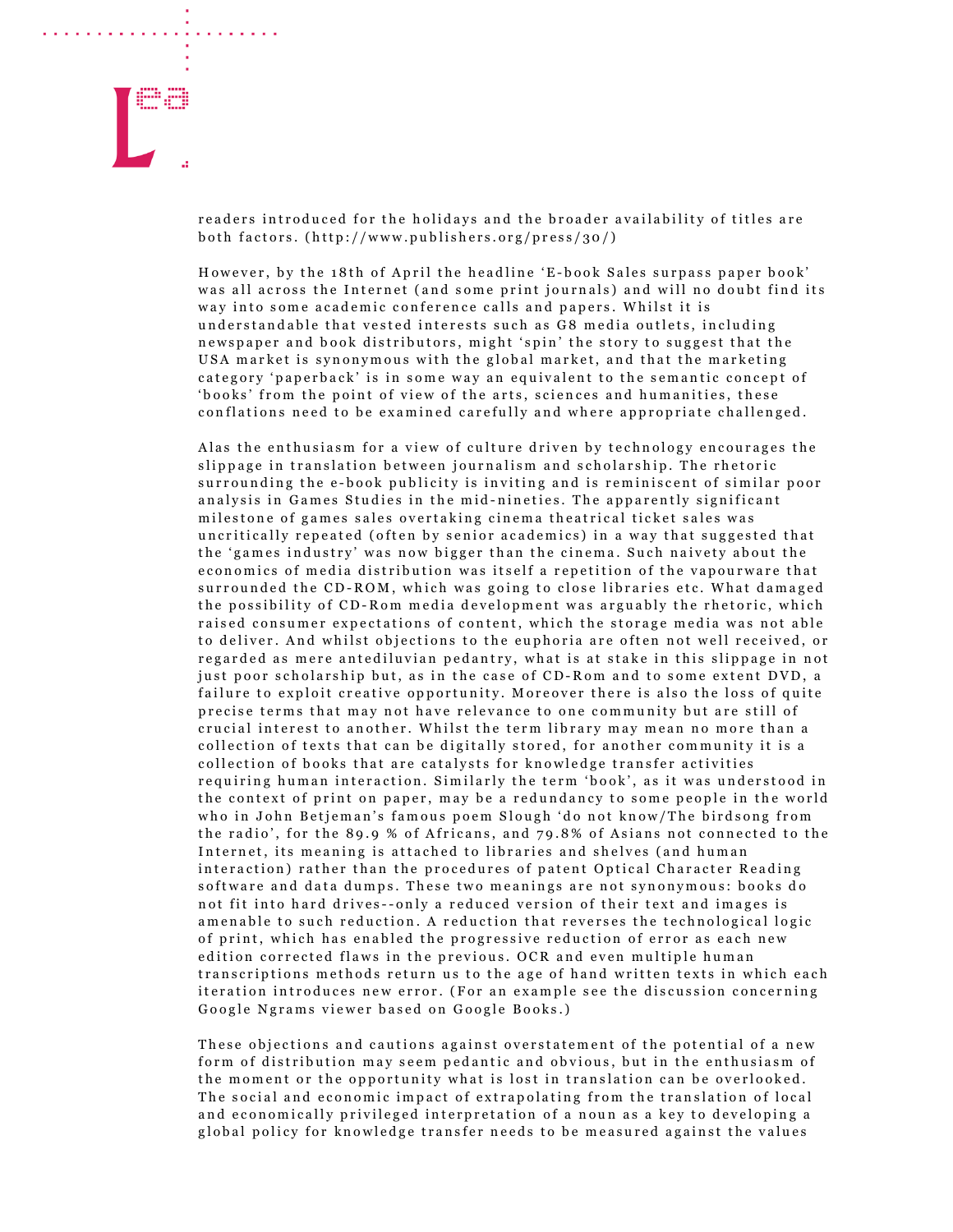

and a series of the contract of the

and ethics of artists, scientists and those in the humanities whose primary interest is global enfranchisement through shared knowledge.

Language and meaning is always alive and dynamic and constantly changing and for this reason the cultural turn in translation studies that Roger Malina outlines in his editorial in this issue is a crucial move. Leonardo Reviews Quarterly is not printed and consequently the claim of it 'going to press' is a transfer from an earlier technology and not entirely appropriate (and I apologize for slack language). LRQ does have an irreversible moment when we commit the text to publication but unlike the print magazine its published form can be modified at will. However, the use of the old media term is exemplary of the ways in which a close study of translation through cultural filters can offer a new archaeology yielding insight into difference across time and communities, mindsets and value systems. It can also have a determining impact on pressing contemporary issues as key terms that shape our values and are redefined by quite local but economically powerful influential interests. For example the ubiquity of 'social networking' as a term associated with a product has altered the concept of social which excludes the more difficult negotiations between unequal communities ranging from the management of shyness at a personal level to the exclusion of 98% of Africans 93% of Asian and 94% of the inhabitants of the Middle East from the Facebook 'social' network. Given such limitations what can the term 'social' mean in its new translation?

Another is that as a consequence of this new translation, which redefines the market place (or excludes the disenfranchised) Facebook's profits are likely to yield \$1billion this year http://www.businessweek.com/technology  $/$ content $/$ jan2011 $/$ tc2011016\_998330.htm Supported by collaboration from the media conglomerates whose investment is in distribution, rather than content, these vast sums were made in the slippage between the poor (by which I mean willfully limited) translation of 'social' and 'network'. Perhaps the most serious consequence of drawing an equivalence between a marketing term and a concept that travels across and between languages nuanced by cultural context in this case is that there is a slippage between social as something to do with collective interaction to something that involves a mere 30 million users. If the Facebook translation of 'social' becomes the dominant default, how, for example, will users of the term understand issues such as global malnutrition, big oil or the impact of climate change?

One can only welcome the 'Translational Turn' (although perhaps a better term than 'turn' could be found), and as a reviews project Leonardo Reviews and Leonardo Reviews Quarterly will be paying special attention to it in the coming months particularly in its capacity to alert us to the consequences for the disenfranchised of poor translation.

## A c k n o w l e d g e m e n t s

I am grateful for the stimulation for this editorial from exchanges with colleagues at the INTR network meeting in Budapest (http://transtechresearch.net/research/intr). I am particularly grateful to Dr. Martin Zierold of the International Graduate Centre for the Study of Culture (GCSC) Gießener Graduate School for the Humanities (GGK) for his thoughtful comments in the preparation. Finally I am pleased to acknowledge support for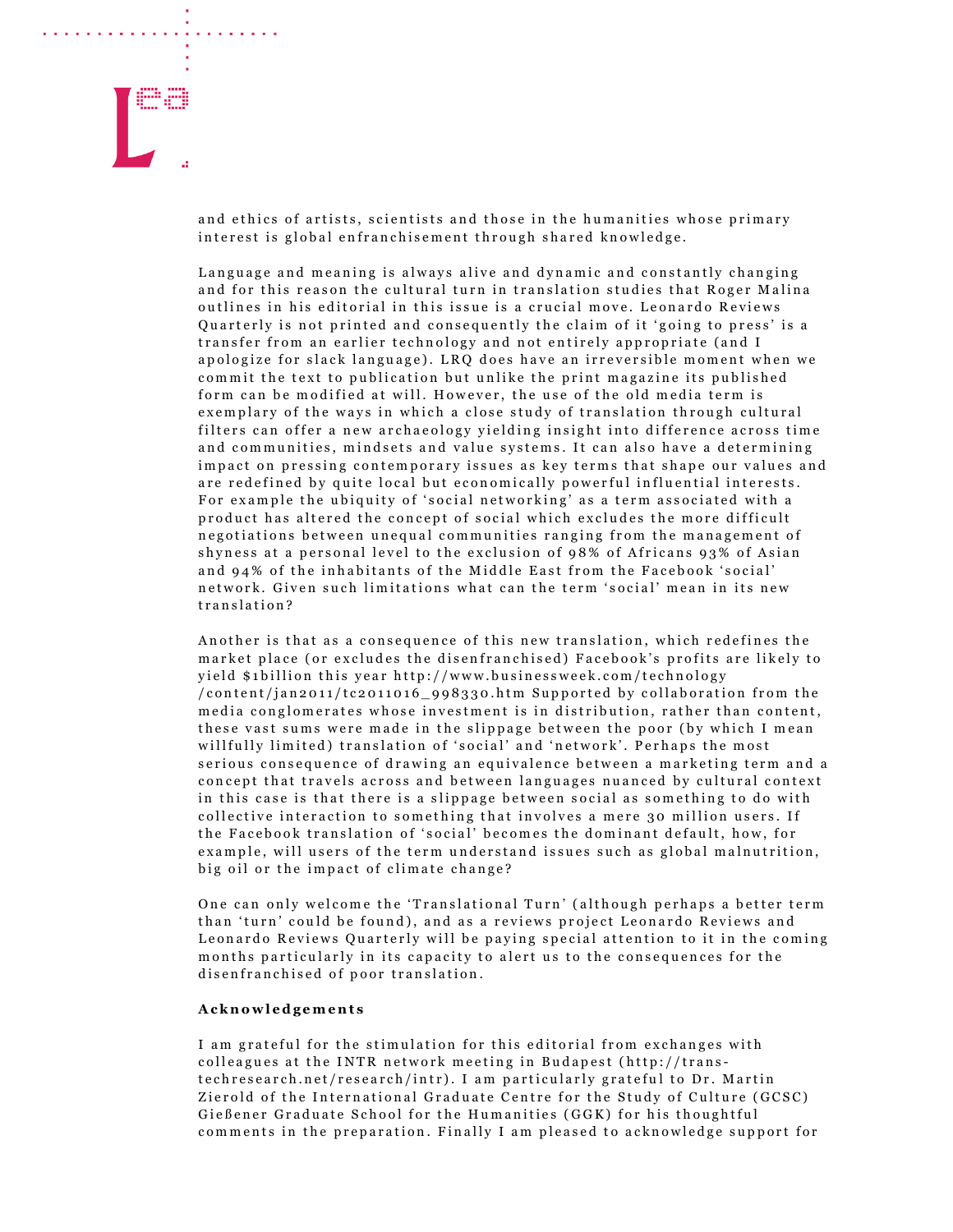

the background research as an outcome of the EU/HERA funded TEF project and the UK team, Dr. Martha Blassnigg and Martyn Woodward (http://trans $techresearch.net/tef/).$